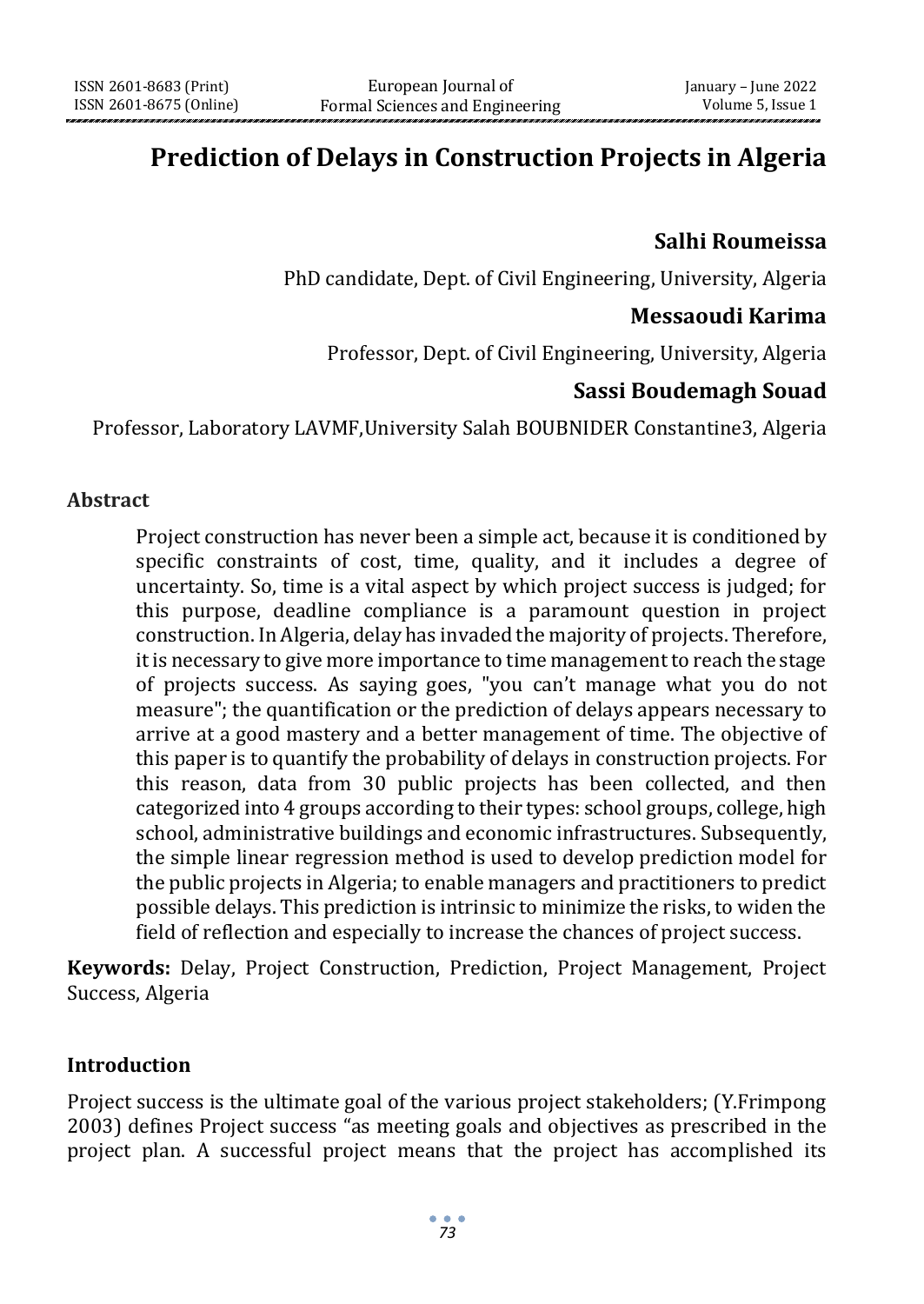technical performance, maintained its schedule, and remained within budgetary costs".

Time is a vital aspect by which project success is judged; therefore, deadline compliance is a paramount question in project construction.

"One of the most important problems in the construction industry is delay; construction delays are considered one of the most frequently recurring problems in the industry" (Mahamid 2012). In Algeria, delay has invaded the majority of projects; "62% of projects have experienced timeouts" (Salhi.R 2018). For that reason, it's necessary to give more importance to time management. And as saying goes, "you can't manage what you do not measure"; the quantification or the prediction of delay appears necessary to arrive at a good mastery of project and a better management of time. because "the whole essence of controlling a project is to ensure delivery within a predetermined time and evaluating how long it will take to complete a project is the starting point of project control because it serves as a baseline to measure against". (Yakubu 2010).so to deal with this problem we have to answer the following questions:

Haw can we evaluate the time necessary for execution of project and haw can we predect delay in construction project?

#### **Research methodology**

Data from 30 public projects in the region of Constantine -Algeria- has been collected, and then categorized into 4 groups according to their types(see table 1): school groups (8 projects), college (6 projects), high school (8 projects), administrative buildings and economic infrastructures (8 projects).Then, another classification has been down. For each groups; projects are classified according to their years of starting execution, 4 periods were introduced as follow: [2007-2008], [2009-2010], [2011- 2012], [2013-2014]. Thus, we have calculated the sum of planned and actual durations (for the project that starting in the same period) (see table 2) then we have used this data to develop a prediction model using the simple linear regression.

### **Discussion and results**

### **Descriptive statistics of the public projects:**

Data concerning actual and planned duration for each type of public projects were collected ; The descriptive statistics of these projects (see table1) shown that the mean of the planned duration for the 30 publics projects was 298,90 with standard deviation of 129,925 ; while the actual duration for the same projects was 1019,30 in mean and 618,108 in standard deviation. Regarding the type of projects; the mean was calculated and it is found as follows: for the administrative buildings and economic infrastructures; the mean of the planned duration was 399,75 and for the actual duration it was 1683,75. For the school groups; the mean of planned duration varied from 231,75 days to an actual duration of 1163,75 days. While the college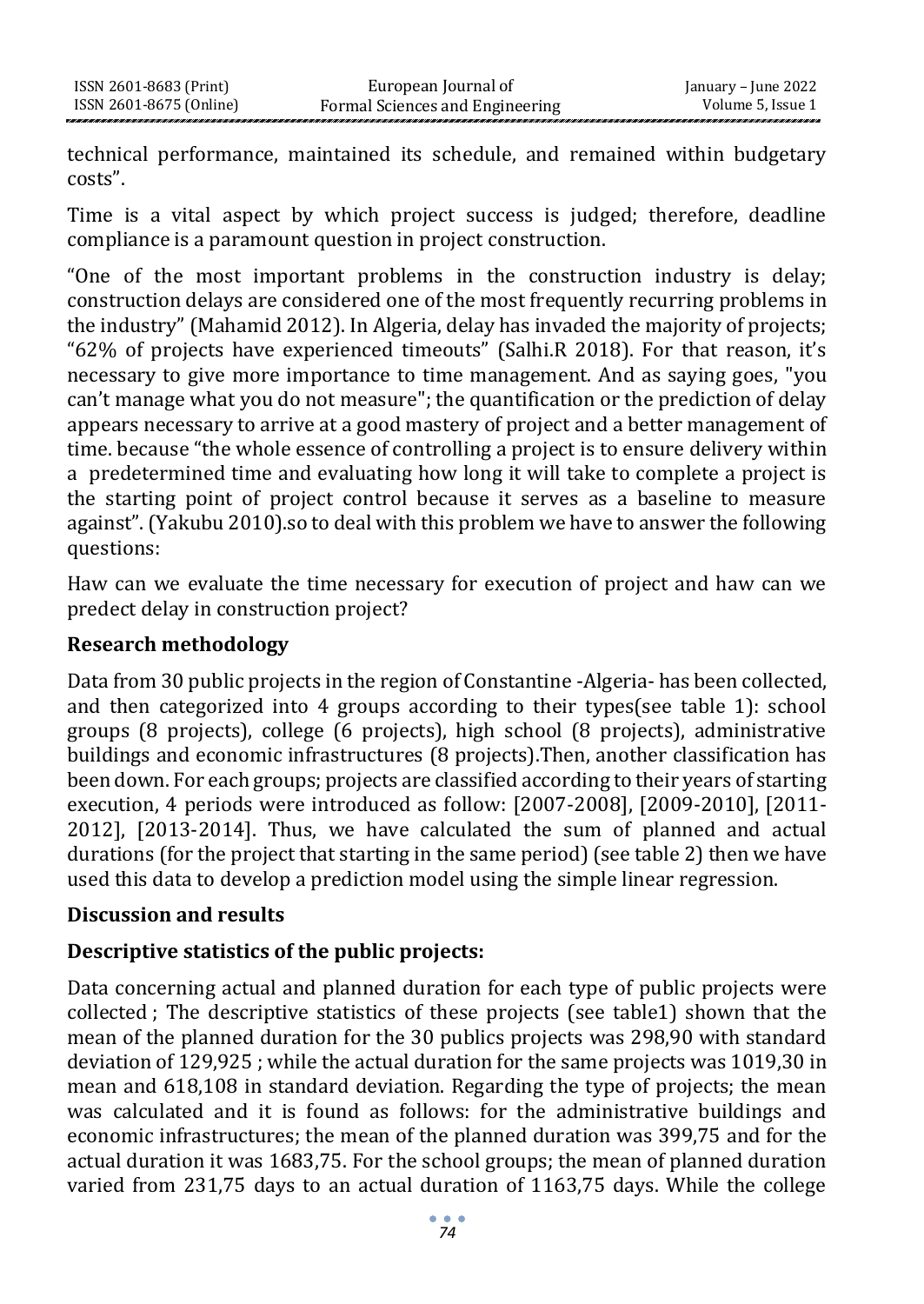| ISSN 2601-8683 (Print)  | European Journal of             | January – June 2022 |
|-------------------------|---------------------------------|---------------------|
| ISSN 2601-8675 (Online) | Formal Sciences and Engineering | Volume 5, Issue 1   |

varied from 278,67 planned days to 436,33 actual days. The mean of planned and actual duration for the high school were successively 280.38 days and 647.63 days.

From these results, we can notice that there is a large difference between the mean of the planned and actual duration and high values of standard deviation.

These results confirmed the affirmation of (Al –Momani 2000) that the time required to complete construction of public projects is frequently greater than the time specified in the contract.

| Project category                   | of<br>Number | Duration  |         |         |
|------------------------------------|--------------|-----------|---------|---------|
|                                    | project      |           | Planned | Actual  |
| Administrative<br>buildings<br>and | 8            | Min       | 152     | 699     |
| economic infrastructures           |              | Max       | 826     | 2342    |
|                                    |              | Sum       | 3198    | 13470   |
|                                    |              | Mean      | 399,75  | 1683,75 |
|                                    |              | <b>SD</b> | 212,464 | 527,612 |
| School groups                      | 8            | Min       | 213     | 490     |
|                                    |              | Max       | 243     | 1777    |
|                                    |              | Sum       | 1854    | 9310    |
|                                    |              | Mean      | 231,75  | 1163,75 |
|                                    |              | <b>SD</b> | 15,526  | 481,771 |
| College                            | 6            | Min       | 213     | 243     |
|                                    |              | Max       | 304     | 639     |
|                                    |              | Sum       | 1672    | 2618    |
|                                    |              | Mean      | 278,67  | 436,33  |
|                                    |              | SD        | 40,377  | 134,464 |
| High school                        | 8            | Min       | 152     | 253     |
|                                    |              | Max       | 365     | 1188    |
|                                    |              | Sum       | 2243    | 5181    |
|                                    |              | Mean      | 280,38  | 647,63  |
|                                    |              | <b>SD</b> | 76,599  | 286,062 |
| All                                | 30           | Min       | 152     | 243     |
|                                    |              | Max       | 826     | 2342    |
|                                    |              | Sum       | 8967    | 30579   |
|                                    |              | Mean      | 298,90  | 1019,30 |
|                                    |              | <b>SD</b> | 129,925 | 618,108 |

**Table 1**: descriptive statistics of the public projects

### **Table 2**: Classification of the public Project according to the year of starting execution

| Project category         | Period                 | <b>SPD</b> | SAD  | Number of Total |  |
|--------------------------|------------------------|------------|------|-----------------|--|
|                          |                        |            |      | project         |  |
| Administrative buildings | and   2007/2008   1769 |            | 8228 | 4               |  |
| economic infrastructures | 2009/2010   1247       |            | 4543 | đ               |  |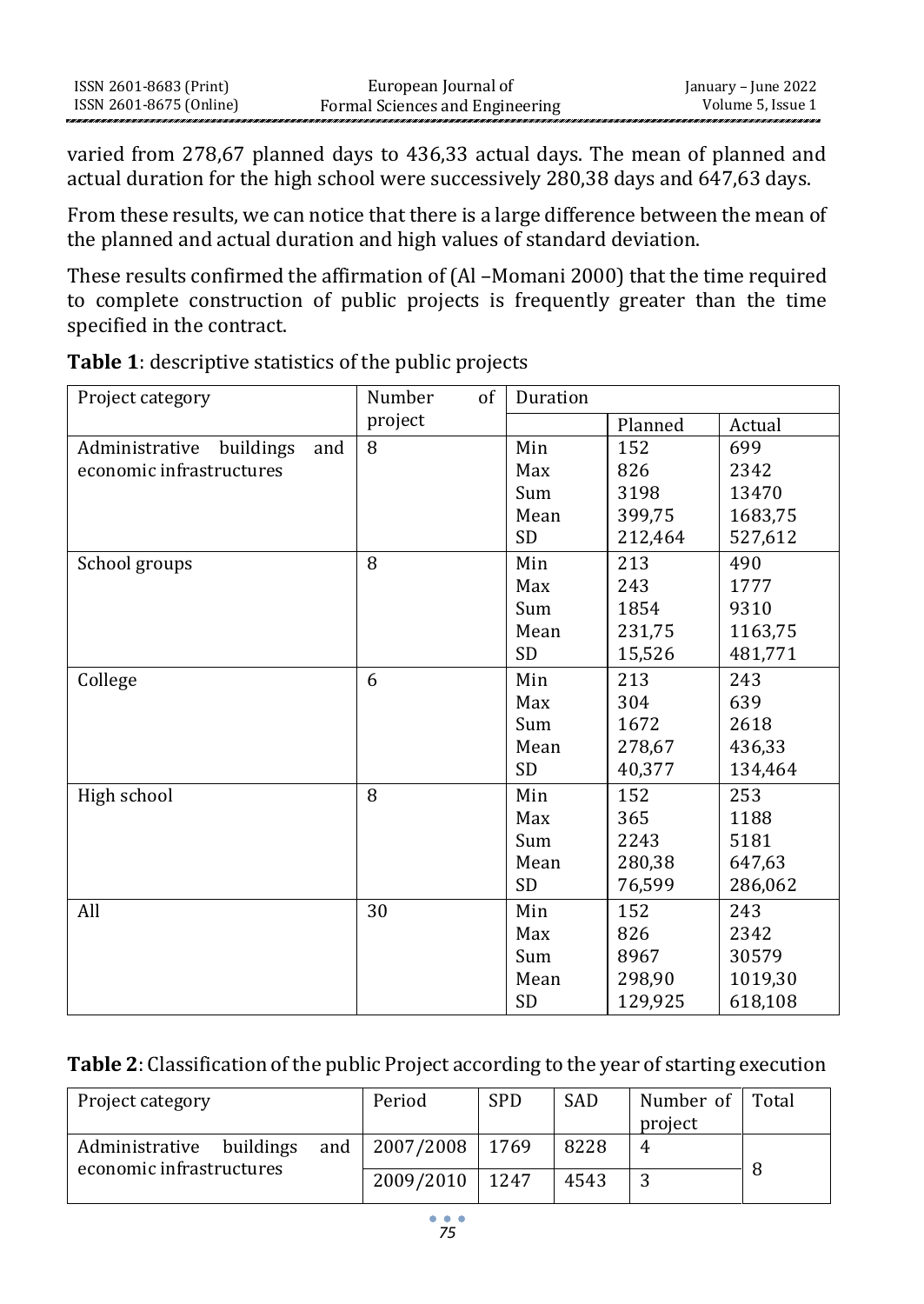| ISSN 2601-8683 (Print)<br>ISSN 2601-8675 (Online) |                   | European Journal of<br>Formal Sciences and Engineering |      |  |  |  |
|---------------------------------------------------|-------------------|--------------------------------------------------------|------|--|--|--|
|                                                   |                   |                                                        |      |  |  |  |
|                                                   | 2011/2012 182     |                                                        | 699  |  |  |  |
| School groupe                                     | $2011/2012$ $156$ |                                                        | 1200 |  |  |  |

| School groups | 2011/2012 | 456  | 1380 | 2 |   |
|---------------|-----------|------|------|---|---|
|               | 2013/2014 | 1398 | 7930 | 6 | 8 |
| College       | 2011/2012 | 1064 | 1734 | 4 |   |
|               | 2013/2014 | 608  | 884  | 2 | 6 |
| High school   | 2009/2010 | 365  | 640  | 1 |   |
|               | 2011/2012 | 1513 | 4029 | 6 | 8 |
|               | 2013/2014 | 365  | 512  | 1 |   |

\*SPD: Sum of planned duration, SAD: Sum of actual duration

#### **Linear regression**

The simple linear regression was used to develop an equation that describes the relationship between the actual and the planned duration.

The planned duration was the independent variable (explanatory variable) and the actual duration was the dependent variable (explained variable).

The equation of the line of regression used to predict actual duration based on the planned duration was:

Y= 4,396X-1021,567…………..(1)

Coefficient of correlation: R=0,848…………………… (2)

Coefficient of determination: R²=0,718…………………… (3)

F(1,8)=20,410; p-value=0,002………………..(4)

The calculated Fisher statistic was  $F(1,8) = 20,410$  and the p-value found was 0,002<0,01 (see table 4); so, the model is significant at the level of 99%, in other words, there is a strong relationship between the planned and the actual durations; this strong relationship is already confirmed by the regression coefficient  $R=0.848$ (see table 3)

The coefficient of determination of this equation  $(R^2=0.718)$  indicate that the planned duration explain a hight percent of the actual duration (71,8% of the variation in actual duration was predictable from the planned duration).

From these results, we can say that the model is appropriate for the prediction of actual duration and it can help the owners in the choice of contractors before awarding contract.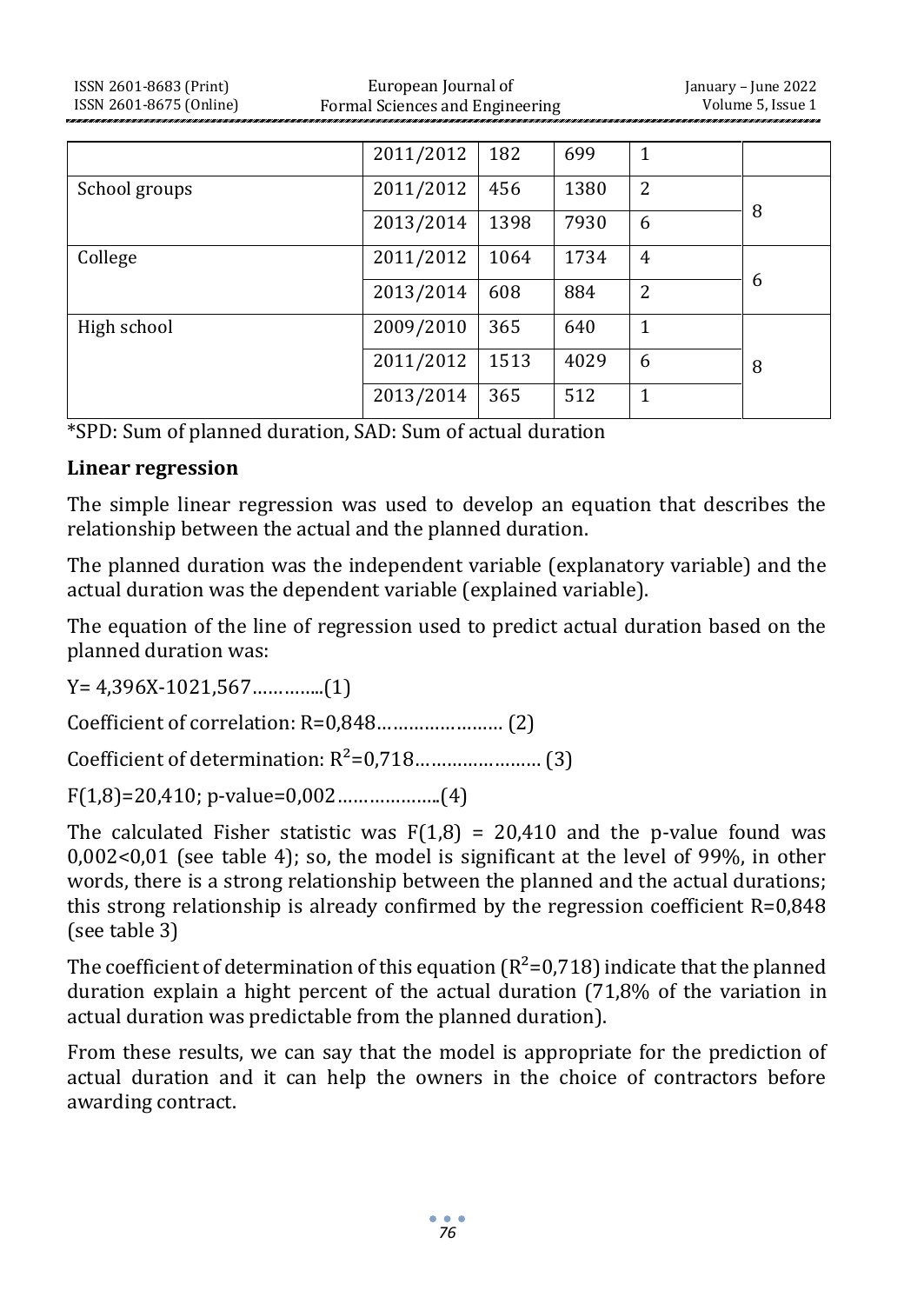



# **Table 3 :** Model summary

| <b>Model Summary</b> |                                             |             |                      |                               |                          |        |     |                 |                  |
|----------------------|---------------------------------------------|-------------|----------------------|-------------------------------|--------------------------|--------|-----|-----------------|------------------|
| Model                | R                                           | R<br>Square | Adjusted R<br>Square | Std. Error of the<br>Estimate | <b>Change Statistics</b> |        |     |                 |                  |
|                      |                                             |             |                      |                               | R Square<br>Change       | Change | df1 | df <sub>2</sub> | Sig. F<br>Change |
|                      | 0.848a                                      | 0,718       | 0,683                | 1996,447                      | 0,718                    | 20,410 |     | 8               | 0,002            |
|                      | a. Predictors: (Constant), Planned duration |             |                      |                               |                          |        |     |                 |                  |

# **Table 4:** ANOVA

| ANOVAa |            |                   |  |              |        |                    |  |
|--------|------------|-------------------|--|--------------|--------|--------------------|--|
| Model  |            | Sum of Squares df |  | Mean Square  |        | Sig.               |  |
| 1      | Regression | 81349848,691      |  | 81349848,691 | 20,410 | 0,002 <sub>b</sub> |  |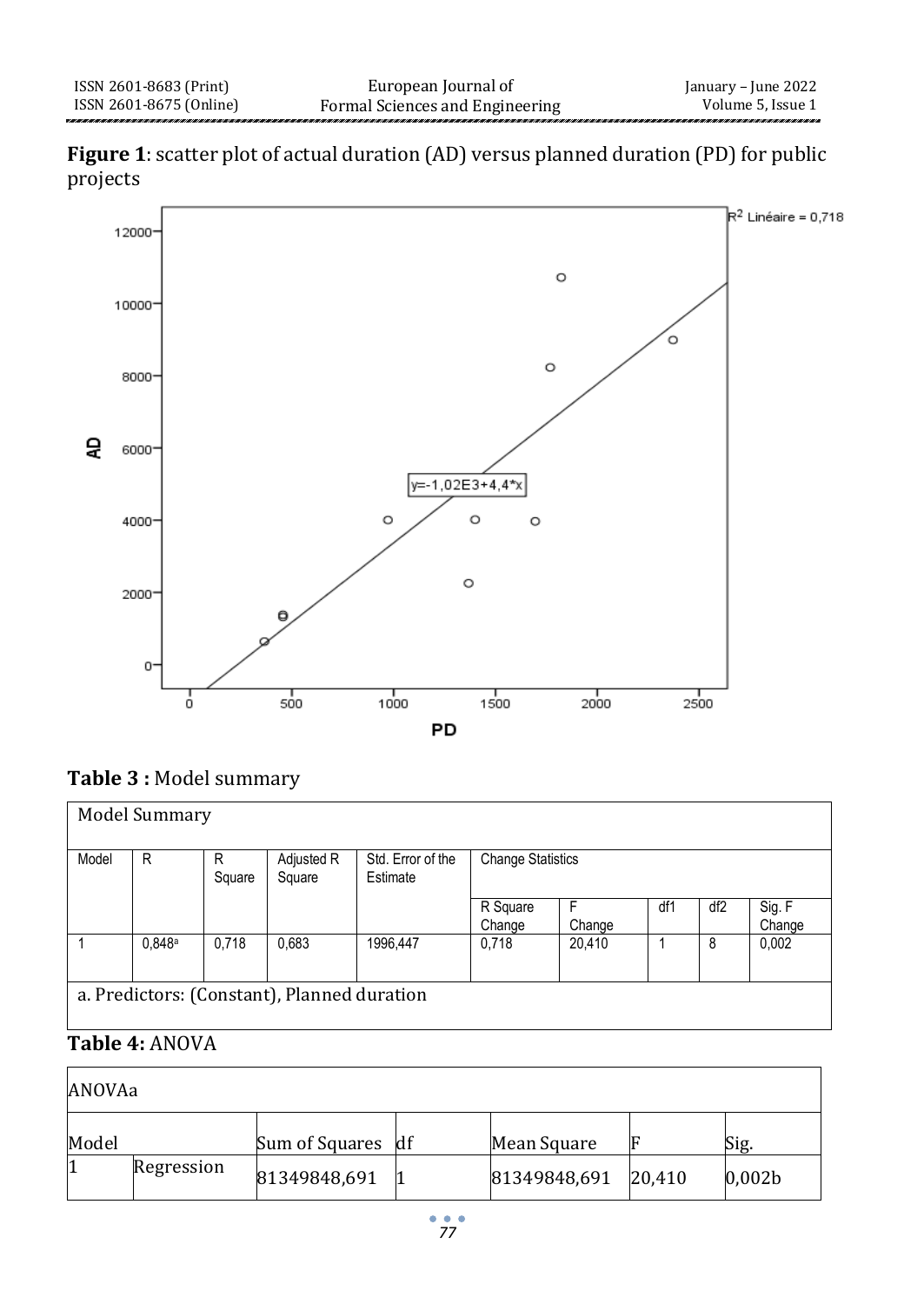|                                             | Residual | 31886411,309    |  | 3985801,414 |  |  |  |
|---------------------------------------------|----------|-----------------|--|-------------|--|--|--|
|                                             | Total    | 113236260,000 9 |  |             |  |  |  |
| a. Dependent Variable: Actual duration      |          |                 |  |             |  |  |  |
| b. Predictors: (Constant), Planned duration |          |                 |  |             |  |  |  |

#### **Table 5**: the coefficients of the line of regression

| Coefficients <sup>a</sup> |                                        |                                    |            |                              |          |       |  |  |
|---------------------------|----------------------------------------|------------------------------------|------------|------------------------------|----------|-------|--|--|
| Model                     |                                        | <b>Unstandardized Coefficients</b> |            | Standardized<br>Coefficients |          | Sig.  |  |  |
|                           |                                        |                                    | Std. Error | Beta                         |          |       |  |  |
|                           | (Constant)                             | -1021,567                          | 1385,667   |                              | $-0,737$ | 0,482 |  |  |
|                           | Planned<br>duration                    | 4,396                              | 0,973      | 0,848                        | 4,518    | 0,002 |  |  |
|                           | a. Dependent Variable: Actual duration |                                    |            |                              |          |       |  |  |

#### **Conclusion**

"The success of projects depends on their accomplishment in the expected time, with the least cost and the best quality" (Salhi.R 2018). In Algeria, time delay is one of the most recorded problems in construction project. Therefore, the quantification of the actual duration and the prediction of delays appear necessary for a good mastery of project time.

Data from 30 public projects were collected and categoriesed into 4 groups: school groups, college, high school, administrative buildings and economic infrastructures and then classified into 4 periods according to the year of sarting construction. The information concerning the durations has been gathered and the comparison of the actual and the planned durations shows that there is a large difference between the mean of the palnned and actual duration and high values of standard deviation.

A simple linear regression was used to predict the actual duration based on the planned duration. The tests used proved that the developed equation is statistically significant at the level of 99% and that the model is appropriate for the prediction of actual duration and it can be used by the owners before awarding contract, to minimize the risk of delay and to increase the chances of project success.